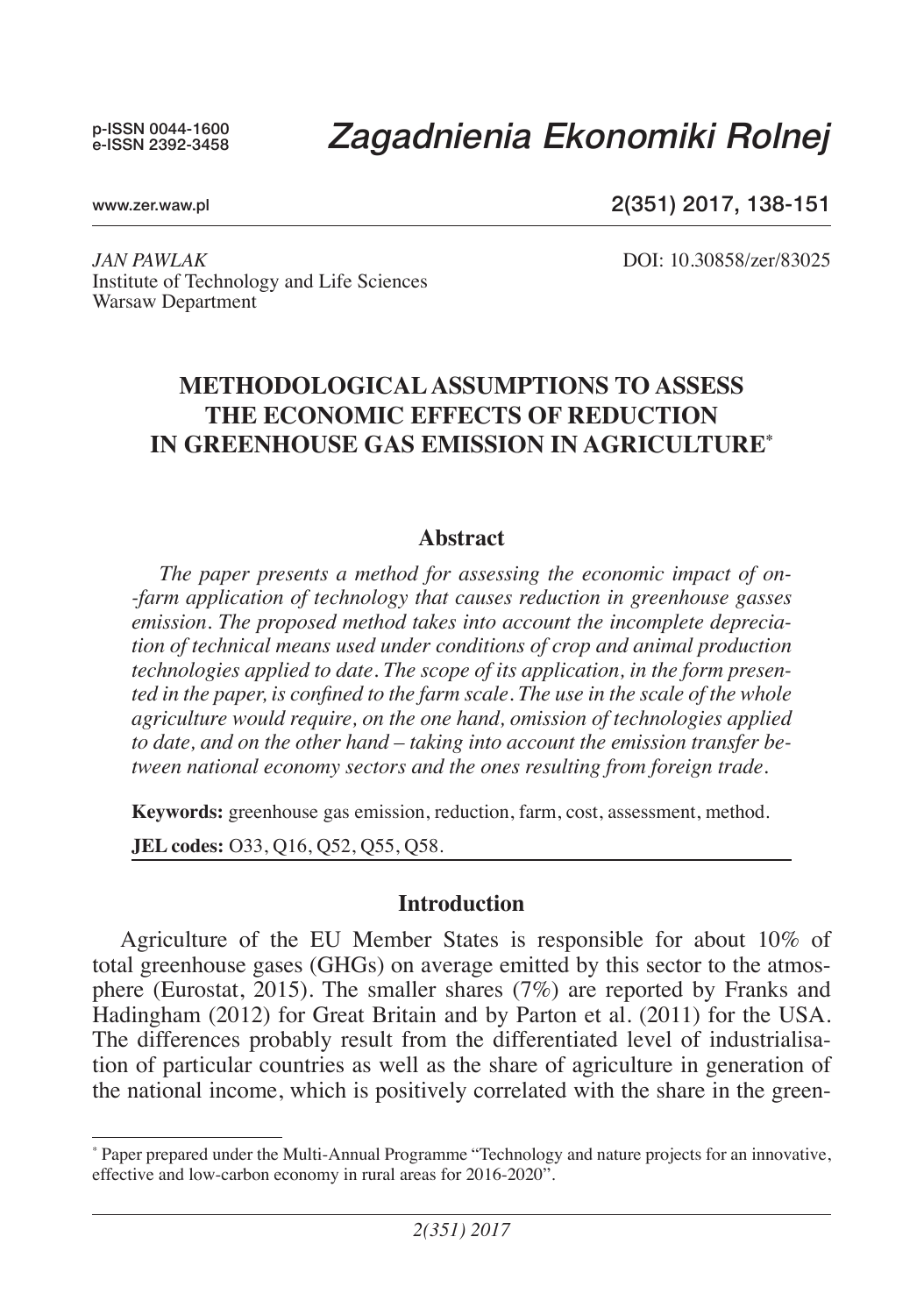house gas emission. Despite the insignificant share of agriculture in the total GHGs emission, calculated as the  $CO<sub>2</sub>$  equivalent, this sector emits as much as 53% of the total greenhouse gases other than  $CO<sub>2</sub>$  (Beach et al., 2015). Nitrogenous fertilizers are the source of the highest emission of greenhouse gases in plant production (Nalley et al., 2011). According to the structure of greenhouse gases' emission, the share of soils (including grassland) is the highest (45%). The shares of the other sources are as follows: the animal production, which is responsible for the most part of methane emission – 25%, the usage of means of mechanization in agriculture – 13%, manuring – 11%, others –  $6\%$ .

Agriculture is included in the non-ETS area (i.e. beyond the emission trading scheme) in the programmes to reduce greenhouse gases. The domestic list covers the following greenhouse gases and their groups: carbon dioxide  $(CO<sub>2</sub>)$ , methane  $(CH_4)$ , nitrogen monoxide  $(N_2O)$ , the groups of HFC gases (hydrofluorocarbons) and PFC (perfluorocarbons), sulphur hexafluoride  $(SF_6)$  as well as nitrogen trifluoride  $(NF_3)$ . However, the first three gases predominate.

According to KOBiZE (2014), carbon dioxide had the highest share (59.8%) in the structure of greenhouse gases emitted in the Polish agriculture in 2014. The share of methane and nitrogen monoxide was 36.8% and 3.4%, respectively. Agriculture generated only  $0.3\%$  of emitted carbon dioxide<sup>1</sup>, but the share of methane was 33.7% and the share of nitrogen monoxide – as much as 78.9%.

Carbon dioxide is emitted as a result of oxidation of organic matter during the respiration of plants and animals and as a result of the soil processes. On the other hand, land-use, land-use change and forestry (LULUCF) cause absorption of carbon dioxide from the atmosphere, particularly through photosynthesis. But as for methane and nitrogen monoxide, such activities cause only small growth of emission.

Methane emitted from agriculture is a gas generated in the digestive tract of ruminants (intestinal fermentation) and in the conditions of anaerobic decomposition of faeces. Penetrating into the stratosphere it indirectly participates in catalytic ozone depletion, thus contributing to the creation of the so-called ozone hole. Average lifespan of methane in the atmosphere is 12 years. The global warming potential<sup>2</sup> (GWP) for methane is almost 23 times and for nitrogen monoxide approx. 296 times higher than for carbon dioxide.

Nitrogen monoxide in agricultural production is emitted mainly from soil fed with mineral and organic fertilisers and in livestock buildings, where it is emitted together with ammonia. Nitrogen monoxide is a gas of very high GWP. Growth in its concentration in the stratosphere may indirectly strengthen the process of ozone layer degradation (Jugowar et al., 2015).

<sup>&</sup>lt;sup>1</sup> Using the means of mechanization of agriculture is not taken into account, as it is not reported within the agricultural sector.

<sup>&</sup>lt;sup>2</sup> The GWP is calculated based on the effects of impact of one kilogramme of the given gas on global warming over 100 years, as compared to the impact of one kilogramme of  $CO<sub>2</sub>$ .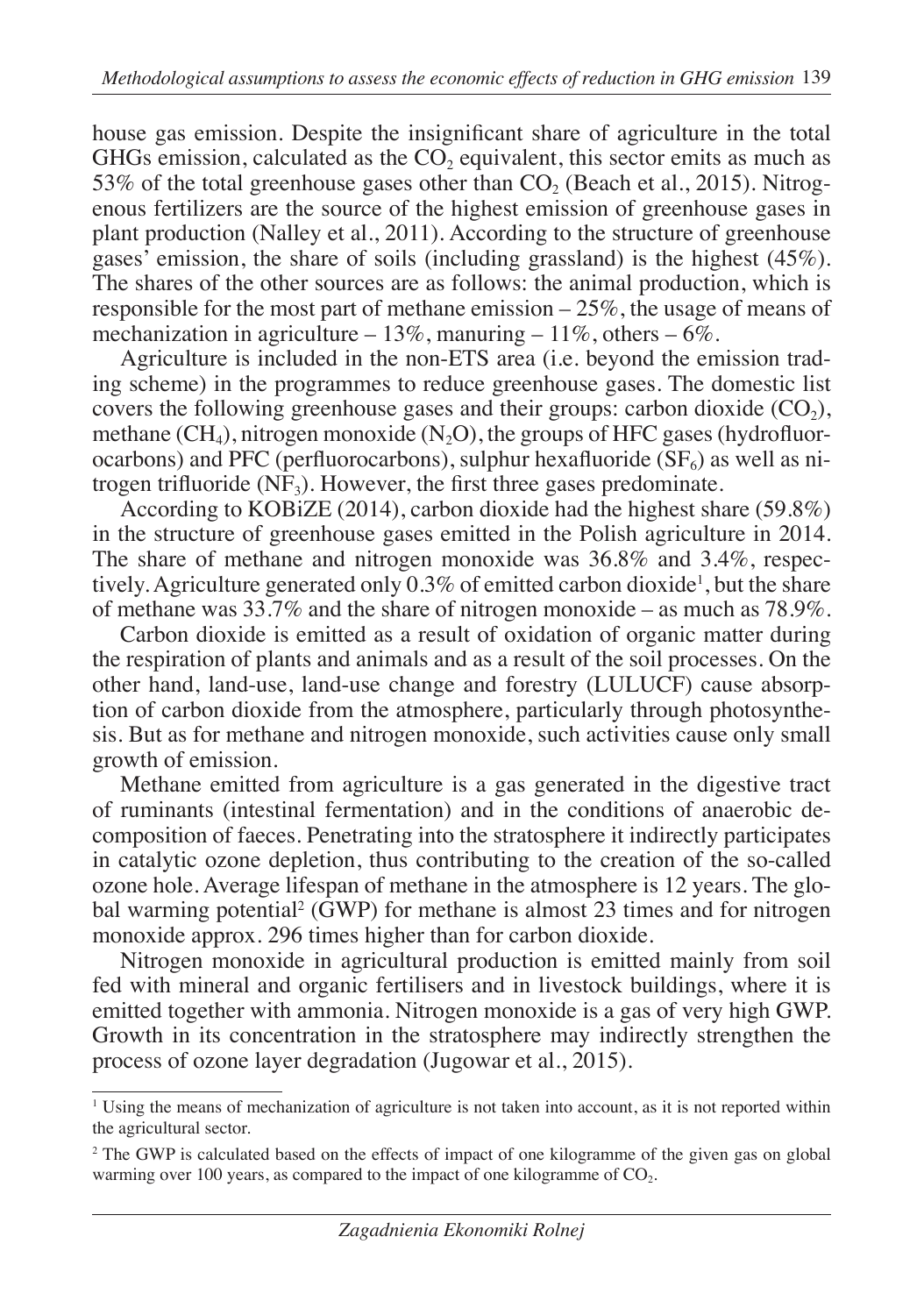Activities aiming at reduction of GHGs emission in agriculture should be conducted in three stages: (1) identification of farms emitting the largest quantities of greenhouse gasses; (2) finding variants of solutions ensuring reduction of emission of GHGs matching the farms; (3) selection of a variant guaranteeing the highest economic efficiency (Franks and Hadingham, 2012). Using accordingly modified agricultural production technologies can reduce the overall level of this emission by 1/3 (Parton et al., 2011). If, as a result of such activities, the level of yields is reduced or the efficiency of incurred inputs is decreased, there appears an economic barrier hindering their implementation. Foreign authors taking up this issue propound to use financial subsidies enabling to overcome this barrier (Beach et al., 2015; Horovitz and Gotlieb, 2010; Paustian et al., 2006; Parton et al., 2011). Estimation of the necessary amount of such subsidies and assessment of economic effects of implementing environment- -friendly technologies requires the use of rather precise methods. This paper aims at presentation of the proposal of the method for economic assessment of the effects of using on farms technologies causing reduction in GHGs, considering incomplete depreciation of technical facilities, used in the conditions of applying the former technology in case of analysis conducted on the scale of a farm.

## **Possibilities of reducing GHGs emission in agriculture**

The potential possibilities of reduction of GHGs emission and air polluting substances in agricultural production should be sought for in relevant modernisation of this production technology. This involves a need to apply more environment-friendly technical facilities, here understood as a set of means for mechanization of agriculture and broadly-conceived building objects, rationalisation of fertilisation, with special consideration of mineral nitrogen fertilisers as well as organic fertilisers – manure and slurry. The implementation of technologies conductive to reduction of GHGs emission and air polluting substances is linked, above all, to the need to incur capital expenditures for new technical facilities, including those ensuring rationalisation of fertilisation and plant protection in line with the rules of precise agriculture.

Agriculture may take part in mitigation of threats caused by climate change by:

- reduction of GHGs emission;
- $-$  increase in CO<sub>2</sub> absorption by plants due to longer time of keeping plant cover, e.g. by using aftercrops and catch crops;
- $-$  increase in the capacity for carbon storage in the soil<sup>3</sup>.

<sup>&</sup>lt;sup>3</sup> The process of organic carbon storage in the soils depends not only on the quantity of organic matter supplied to the soil, the used cultivation treatments, intensity of land-use, but also on climatic conditions and soil type. It is a long-term process. Improvement in its efficiency can be obtained by e.g. applying soil cultivation methods keeping the organic matter oxidisation processes in the soil at as low level as possible.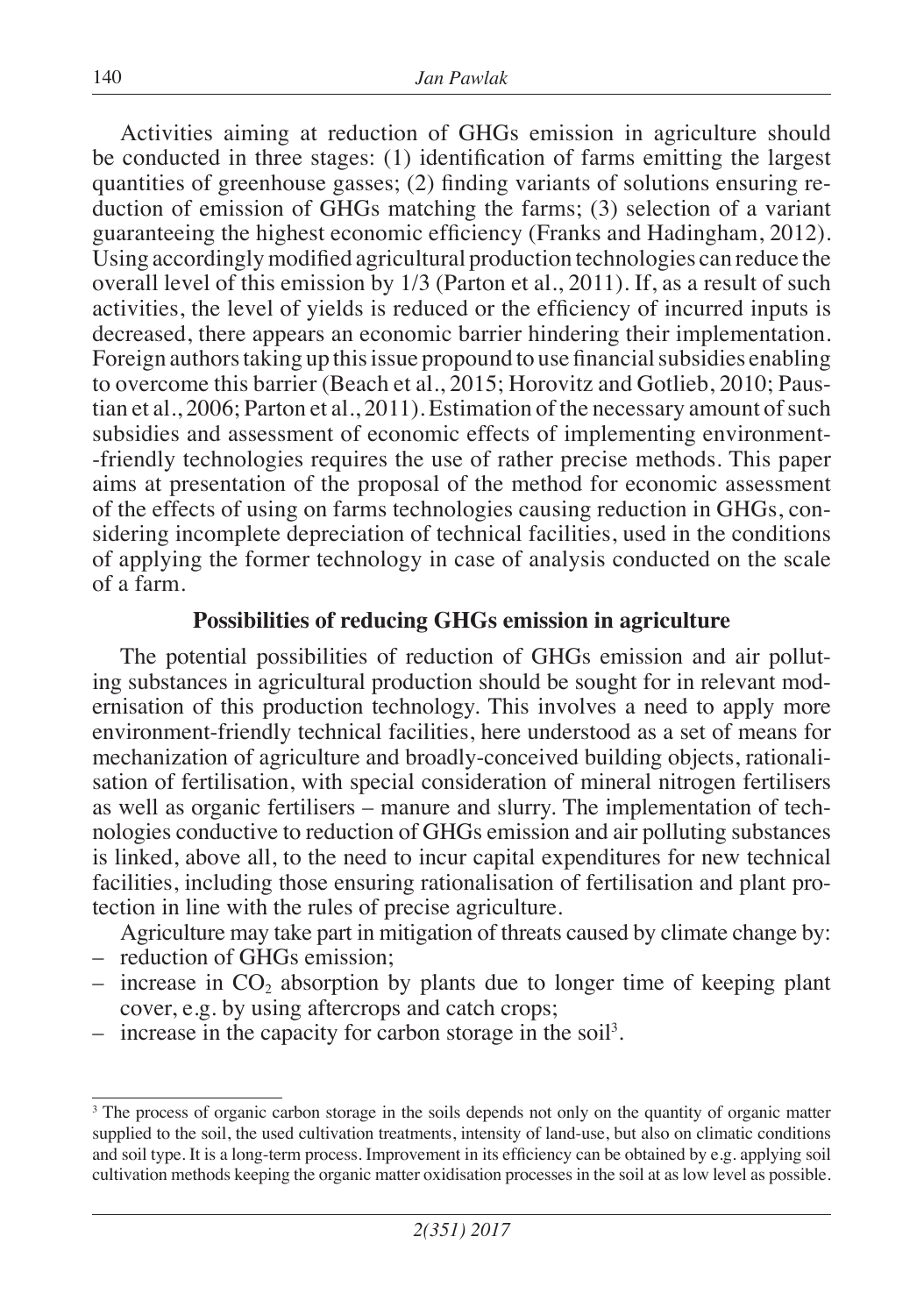Reduction of GHGs emission can be achieved by changes in the agricultural production technologies consisting in:

- use of land cultivation methods reducing the frequency and intensity of treatments;
- changes in the livestock breeding and keeping systems as well as in animal waste management to reduce the emission of methane and other greenhouse gasses and ammonia;
- reduction in energy-intensity of agricultural production processes;
- reduction in doses of mineral fertilisers, especially nitrogen fertilisers and their more precise and on-time application;
- keeping soil plant cover for as long as possible;
- proper maintenance of fallow land and rehabilitation of degraded soils.

Most of the above-mentioned solutions enables also greater carbon storage capacities in soils, which is favoured by a growth in crop rotation of plants intended for hay and generating large quantities of post-harvest residues (Horovitz and Gottlieb, 2010; Paustian et al., 2006).

Replacement of traditional land cultivation, characterised by regular use of tillage which is an energy-intensive and strongly invasive treatment, with methods that are less energy-intensive and less interfering with the soil structure (no tillage system, different types of minimum tillage systems) reduces emission of carbon dioxide during work performance, and also slows down oxidation processes of organic substance in the soil. The use of conservation tillage, which consists in shallow tillage with a multifunctional cultivation unit and a rotary ripper, developed in the Mazovia Research Centre of the Institute of Technology and Life Sciences, instead of the traditional cultivation with tillage, causes lower fuel consumption for field works in five-year rotational period: wheat – sugar beet – maize – rye – winter rape, from  $240.1$  to  $105.7$  l·ha<sup>-1</sup>, and energy inputs per area unit – from 1197 to 575 MJ·ha-1 (Golka and Ptaszyński, 2014). According to Sørensen et al. (2014) total carbon dioxide emission per unit of obtained production was for: traditional tillage at 915 g·kg<sup>-1</sup>, minimum tillage – 817 g·kg<sup>-1</sup>, no tillage system – 855 g·kg<sup>-1</sup>. Higher emission level per production unit in case of using the no tillage system compared to minimum tillage system was caused by lower crop yielding by an average of 10%. Mineralisation of organic substance in the soil causes approx. 50-60% of emission of greenhouse gases; hence tillage should crate soil conditions limiting mineralisation and oxidisation of organic substance.

Animal production is a serious source of GHGs emission: carbon dioxide, methane and nitrogen. Emission of these gasses depends e.g. on the animal species, system of their keeping and method of waste storage which are also a source of harmful emissions. Research held in Wielkopolska region on a high bedding fattening farm showed that daily value of methane emission ratio referred to livestock unit (LU) amounted to 199.8 g·LU<sup>-1</sup>, and the average value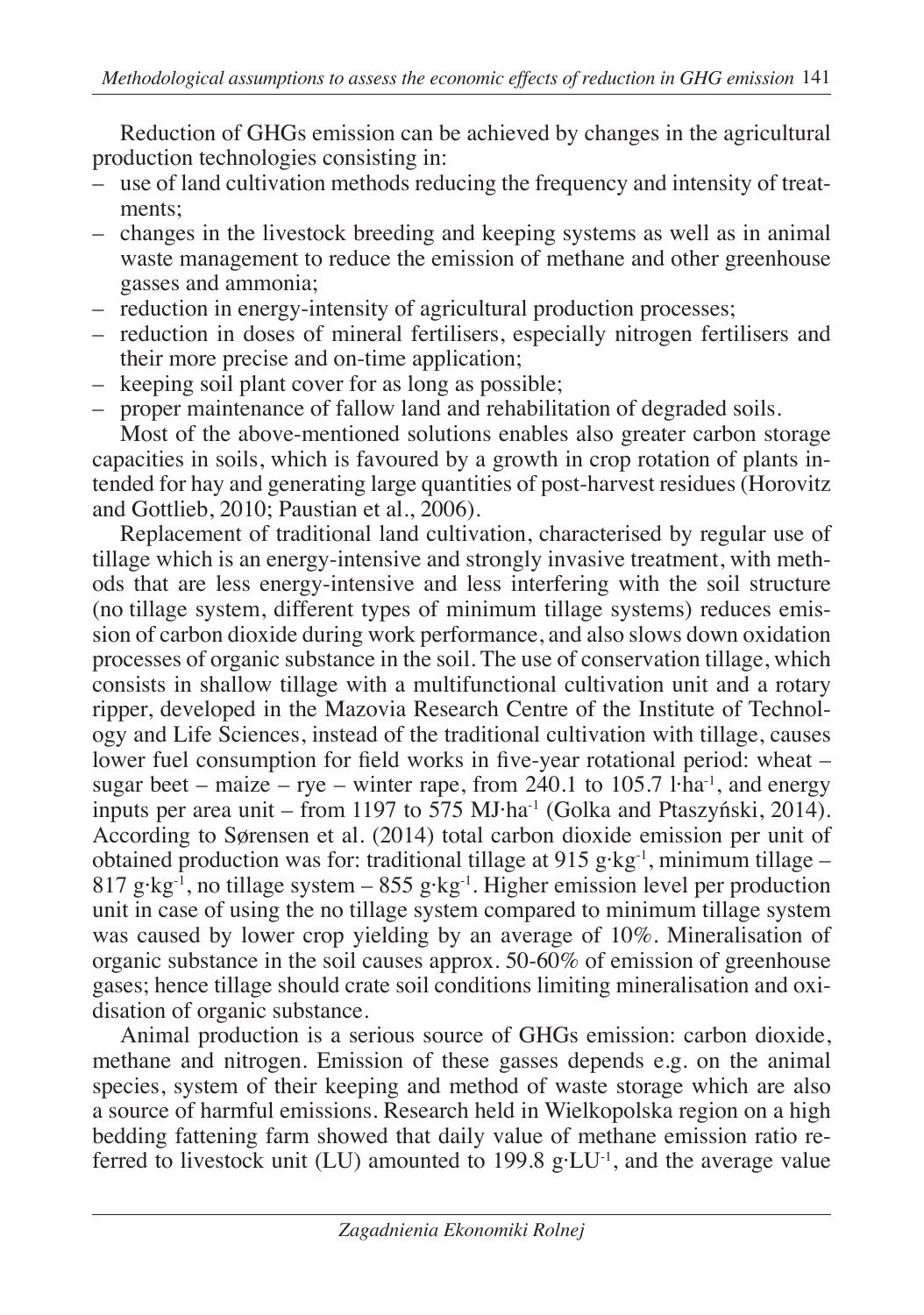of nitrogen monoxide emission ratio  $(8.6 \text{ g} \cdot \text{LU}^{-1})$  was much higher than on fattening farms run in the no bedding system (Mielcarek et al., 2014). In this case, replacement of bedding system of animal breeding with no bedding system ensures lower emission values. This is, however, linked to worse heat balance in the building when the weather gets cold. For instance, acidification of slurry or its separation and use of covers at places of manure storage favours reduction in GHGs emission from animal faeces.

The implementation of the precise agriculture system enables to limit GHGs emission linked to plant fertilisation and animal feeding. Using fertiliser doses as needed in a spatial system, we make it possible to increase the efficiency of their use by field crops and decrease the harmful emission per unit of obtained production. A similar effect in animal production may be achieved by relevant regulation of the micro-climate in livestock buildings, thus guaranteeing high efficiency of inputs in the form of feed. What also favours reduction in GHGs emission is in-ground application of slurry on fields and shorter time of keeping fertilisers on the surface of soils. The type of selected mineral fertilisers for application is also important.

It is crucial to keep  $-$  as far as possible  $-$  a rather continuous plant cover on farmland, and also on fallow land and reclaimed land. Plants, during vegetation, capture carbon dioxide, thus, contributing to its lower content in the atmosphere and, at the same time, by absorbing fertilisation elements from the soil they reduce emission of nitrogen monoxide. In case of fallow land and reclaimed land, the most beneficial method is their afforestation, which ensures a large mass of plants taking part in photosynthesis. At this place, it is expedient to mention the phenomenon of grass burring in spring time – dangerous, but still popular in Poland. Burning causes, on the one hand, direct emission of carbon dioxide and other harmful substances to the atmospheres, and on the other, temporary elimination of plants absorbing carbon dioxide from the atmosphere. If apart from grass and other low-stem plants burning affects bushes and trees, the negative effects are long-term.

Agriculture may also indirectly affect reduction in emission of greenhouse gases in other sectors of the national economy, e.g. by production of biofuels being the substitute for fossil fuels. The very production of fuels from biomass in agriculture is linked to emission of  $CO<sub>2</sub>$  and other GHGs (Hryniewicz and Grzybek, 2013; Namyślak, 2012; Wójcicki, 2015), and complete assessment of environmental effects of the use of biofuels requires assessment of the balances of carbon dioxide in their production at the farm-gate level (Dodder et al., 2015).

The actions causing reduction of GHGs emission, briefly discussed above, require relevant capital expenditures and influence the level and cost of agricultural production.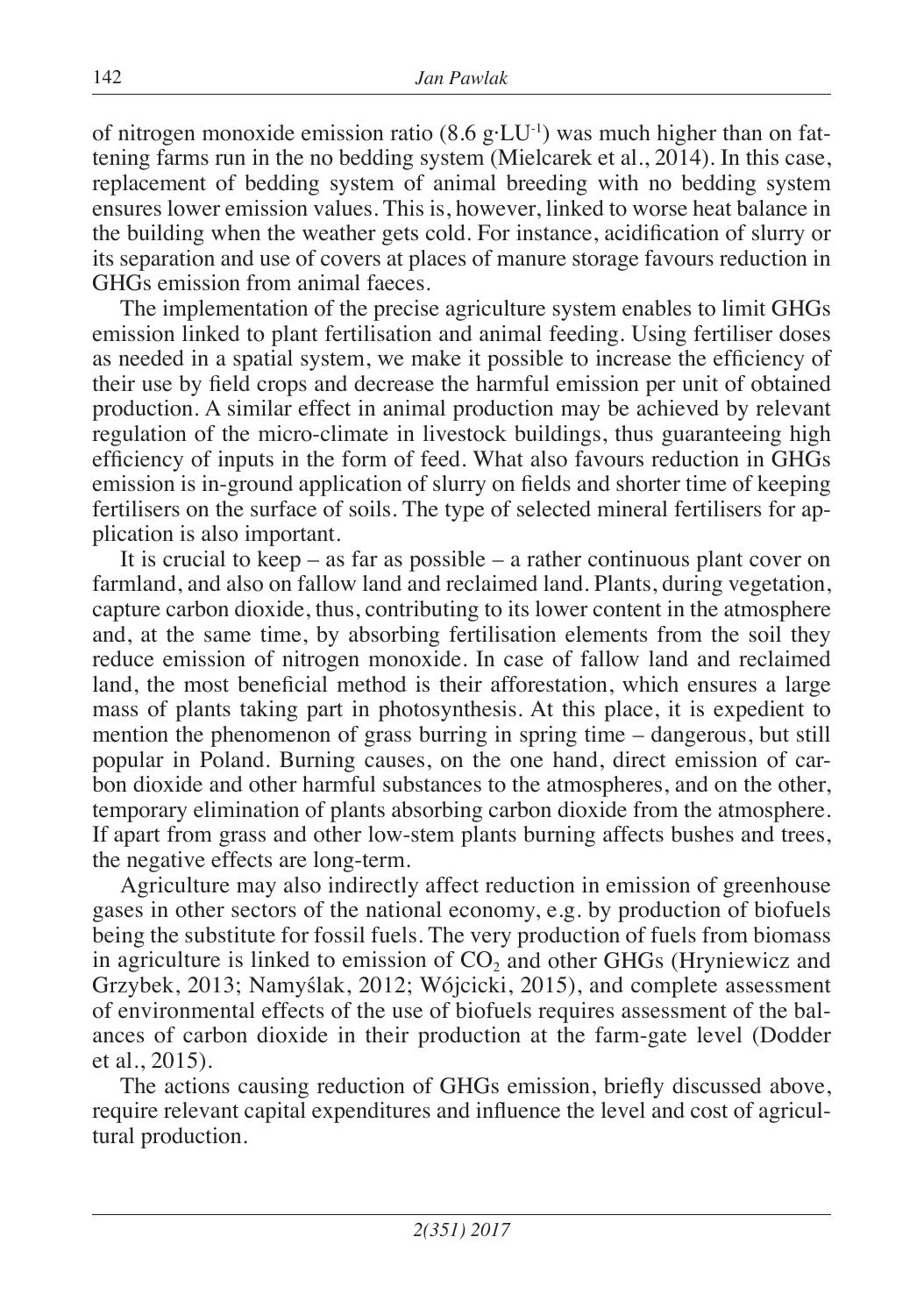## **Estimation of economic effects of using technologies reducing GHGs emission in agriculture**

## **The capital expenditures involved in technology modernisation to reduce the emission of greenhouse gasses**

Estimating the value of capital expenditures linked to modernisation of agricultural production technologies which ensure reduction of emission of greenhouse gasses and air polluting substances in the field of plant production on the farm-gate scale, it is necessary to consider incomplete use of processing capabilities of the so far used technical buildings when their age is shorter than their theoretical lifecycle. This affects the costs of depreciation and, in case of taking out a loan during investment implementation – also for the costs of capital interests. Capital expenditures, considering incomplete depreciation of facilities used so far, may be estimated with the use of the following:

$$
Ni_{m} = \sum_{i=1}^{k} Cm + \sum_{i=1}^{k} Cs(\frac{n_{s}-w_{s}}{n_{s}}) + \sum_{i=1}^{k} (\frac{n_{s}-w_{s}}{n_{s}}) \cdot \frac{Ks \cdot r_{s}}{100 s} + \sum_{i=1}^{k} \frac{Km \cdot r_{m}}{100} \tag{1}
$$

where:

- $Ni<sub>m</sub>$  capital expenditures involved in modernisation of agricultural production technology ensuring reduced GHGs emission (PLN);
- $C_m$  prices of technical facilities used in agricultural production technologies ensuring reduction of GHGs emission (PLN);
- $C_s$  prices of technical facilities used so far in agricultural production technologies (PLN);
- $n<sub>s</sub>$  lifecycle of technical facilities used so far in the agricultural production technologies (years);
- $w<sub>s</sub>$  age of technical facilities used so far in the agricultural production technologies (years);
- $K<sub>s</sub>$  value of loans taken out in relation to investments in the so far used technical facilities (PLN);
- $r<sub>s</sub>$  interest rate of loans taken out in relation to investments in the so far used technical facilities  $(\%)$ ;
- $K_m$  value of loans taken out due to modernisation of agricultural production technology ensuring reduced GHGs emission (PLN);
- *rm* value of loans taken out due to modernisation of agricultural production technology ensuring reduced GHGs emission (%).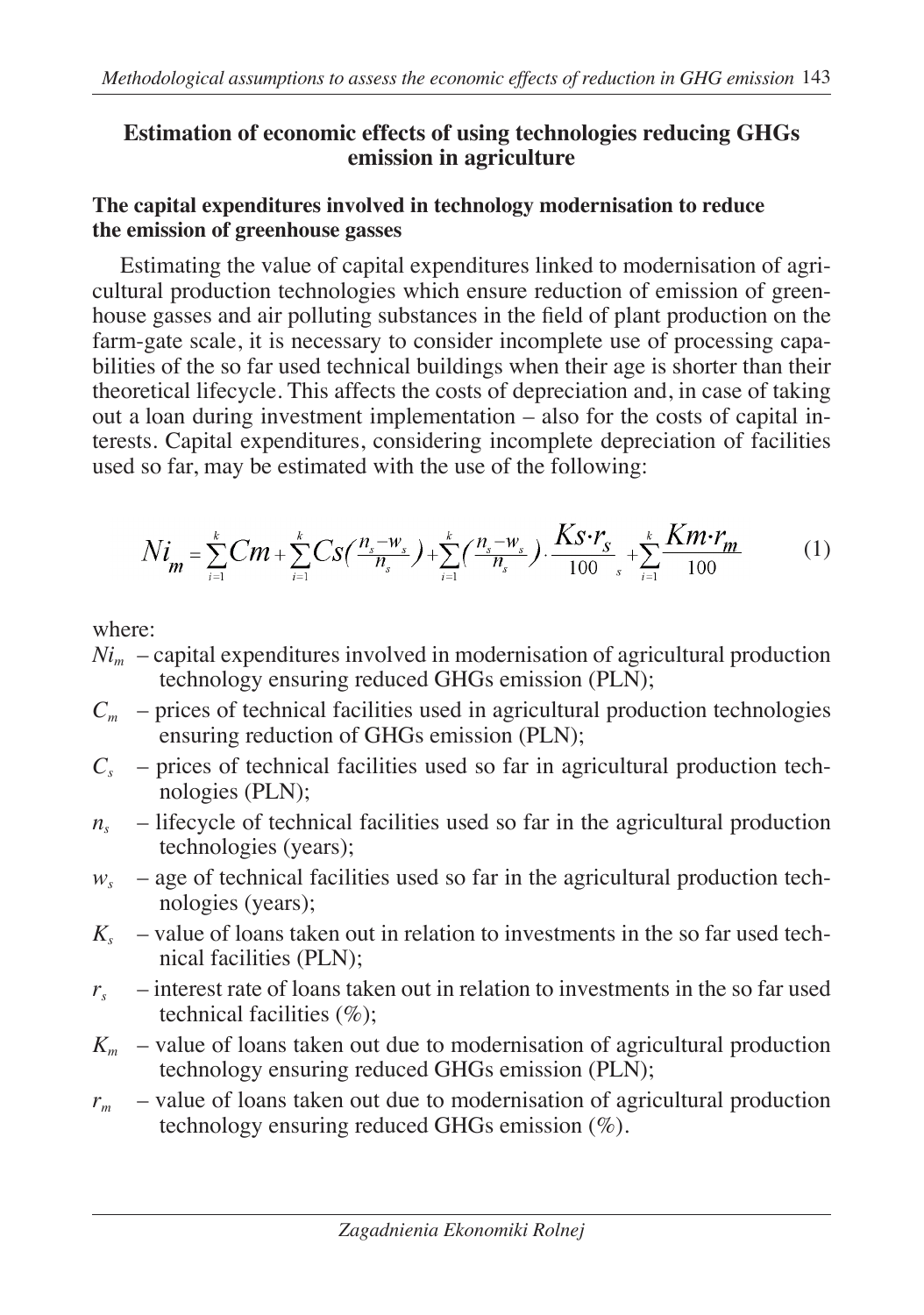Macro-scale analysis does not allow for consideration of the value of incomplete depreciation of the so far used technical facilities and costs of servicing the taken out loans. Then, the formula in a simplified form is used to estimate capital expenditure:

$$
Ni_{m} = \sum_{i=1}^{k} Cm
$$
 (2)

#### **Costs and effects of agricultural production technologies modernisation**

The calculation of costs for agricultural production technologies ensuring reduction of GHGs emission and air polluting substances is based on values of capital expenditures estimated with the use of (1) and (2) and costs of repairs, maintenance, technical service and used direct energy carries, costs of own and hired labour as well as costs of used seed materials, fertilisers, plant protection products in case of plant production or breeding materials, feed, medicines, etc. in case of animal production. Sums of these costs for technologies used so far and modernised may be referred to unit value of the gross margin obtained in the conditions of using such technologies.

As a result of replacement of the so far used agricultural production technology with technology reducing emission of substances threatening the natural environment is a change in the level of production costs per gross margin unit. This difference can be estimated with the following:

$$
E_m = \frac{Ni_m(\frac{1+k_m}{n_m}) + \sum_{e=1}^{i} Ke_m + \sum_{r=1}^{i} Kr_m + \sum_{n=1}^{i} Kn_m + \sum_{o=1}^{i} Ko_m + \sum_{p=1}^{i} Kp_m}{Nb_m} - Nl_s(\frac{1+k_s}{n_s}) + \sum_{e=1}^{i} Ke_s + \sum_{r=1}^{i} Kr_s + \sum_{n=1}^{i} Kn_s + \sum_{o=1}^{i} Ko_s + \sum_{p=1}^{i} Kp_s}
$$
(3)

where:

- *Em* decrease or increase in unit agricultural production cost as a result of technology modernisation (PLN year<sup>-1</sup>);
- *km* ratio of repairs, maintenance and reviews of technical facilities applied in agricultural production technology, which ensures reduction in GHGs emission;
- $n_m$  lifetime of technical facilities used in agricultural production technologies ensuring reduction of GHGs emission (years);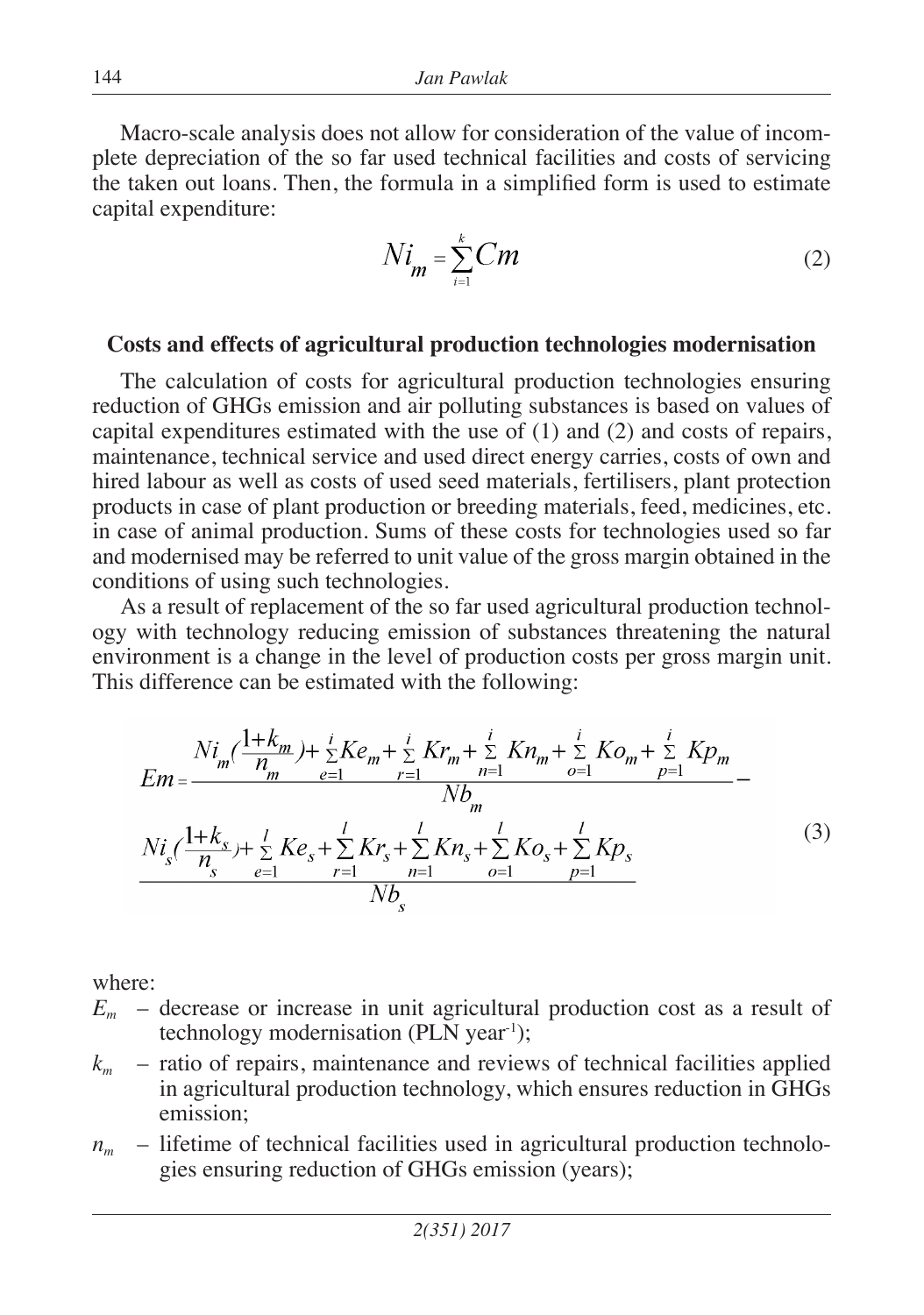- *Kem* annual cost of energy carriers in agricultural production technology ensuring reduction of GHGs emission (PLN year<sup>-1</sup>);
- $K_{rm}$  annual cost of own and hired labour in agricultural production technology ensuring reduction of GHGs emission (PLN year-1);
- $K_{nm}$  annual cost of seed material (in case of plant production) or breeding material (in case of animal production) in agricultural production technology ensuring reduction of GHGs emission (PLN year<sup>1</sup>);
- *Kom* annual cost of plant protection products (in case of plant production) or veterinary medicines (in case of animal production) in agricultural production technology ensuring reduction of GHGs emission (PLN year<sup>-1</sup>);
- $K_{pm}$  annual cost of other means or services of agricultural production technology ensuring reduction of GHGs emission (PLN year<sup>-1</sup>);
- $N_{bm}$  annual values of gross margin obtained in the conditions of using agricultural production technology ensuring reduction of GHGs emission (PLN year<sup>1</sup>);
- $N_{is}$  capital expenditures incurred on technical facilities currently used (PLN);
- $k<sub>s</sub>$  ratio of repairs, maintenance and reviews of technical facilities currently used;
- $K_{\text{ex}}$  annual cost of energy carriers in the so far used technology (PLN year<sup>1</sup>);
- $K_{rs}$  annual cost of own and hired labour in the so far used technology (PLN  $year<sup>-1</sup>$ ;
- *Kns* annual cost of seed material (in case of plant production) or breeding material (in case of animal production) in the so far used technology  $(PLN year<sup>-1</sup>)$ ;
- $K_{\alpha s}$  annual cost of plant protection products (in case of plant production) or veterinary medicines (in case of animal production) in the so far used technology ( $PLN$  year<sup>-1</sup>);
- $K_{ps}$  annual cost of other means or services in the so far used technology  $(PLN$  year<sup>1</sup>);
- $N_{bs}$  annual value of gross margin obtained so far (PLN).

Practical use of the proposed calculation procedures requires access to data on capital expenditures and costs involved in implementation of technologies enabling reduction of GHGs emission.

In order to estimate the above-mentioned expenditures and costs, multi- -variant models will be prepared, which will enable reduction of GHGs on a farm or in agriculture on a country scale. Based on economic assessment, out of the considered variants only variants ensuring the highest efficiency of inputs will be chosen for practical use.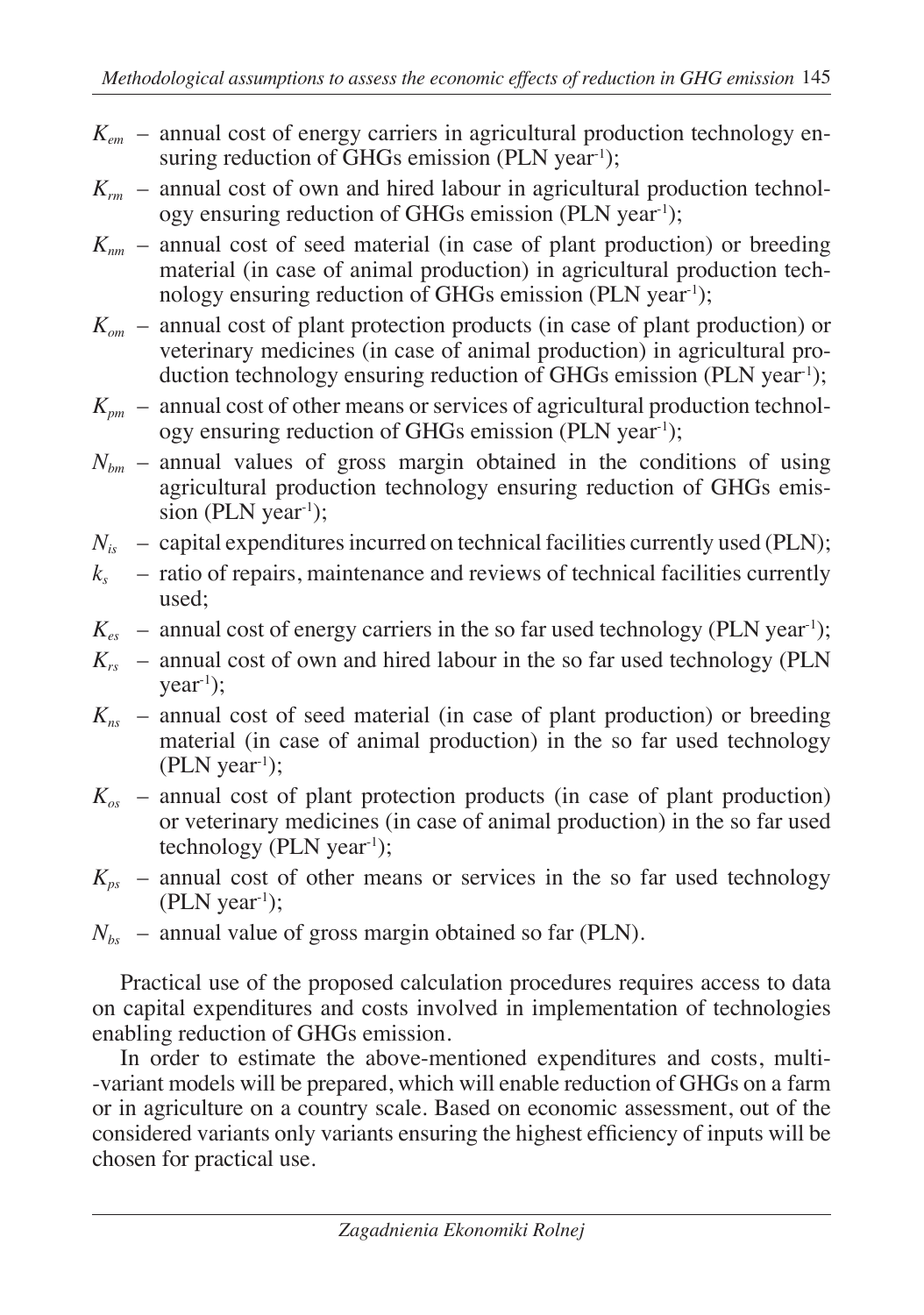Upon assessment of the efficiency, what are considered are positive and negative sides of using the plant production technology enabling reduction of GHGs emission. Precise and on-time use of nitrogen fertilisers will be connected to a decrease in costs of their use. Reduction of the energy inputs due to replacement of tillage with less energy-intensive methods of land cultivation and use of multifunctional cultivation units which will reduce the costs of consumption of diesel oil. Savings on that account will partly compensate for a growth in the costs of operation following from the use of new generation technical facilities.

Efficiency of use of plant production technologies enabling reduction of GHGs can be estimated using the following:

$$
Erm_{GHG} = \frac{Rim_{GHG} - \Delta pm}{\Delta cm - Ocm}
$$
 (4)

where:

*ErmGHG* – efficiency of reduction of greenhouse gasses as a result of using *m*-th variant of agricultural production technology (kg  $CO<sub>2</sub>e$  PLN<sup>-1</sup>),

- $Rim<sub>GHG</sub>$  reduction of emission of *i*-th greenhouse gas as a result of using *m*-th variant of agricultural production technology (kg  $CO<sub>2</sub>e$ ),
- *∆pm* change in emission of other greenhouse gasses as a result of using *m*-th variant of agricultural production technology (kg  $CO<sub>2</sub>e$ ),
- *∆cm* change in costs of operation of technical facilities as a result of using *m*-th variant of agricultural production technology (PLN),
- *Ocm* change in costs of consumption of the means of production as a result of using *m*-th variant of agricultural production technology (PLN).

The formula (4) considers the side effects of reduction of GHGs, consisting in actions which cause reduction of emission of one of the polluting factors but increase in the emission of another one or ones. This phenomenon is termed in English as pollution swapping and is quite common in agriculture (Franks and Hadingham, 2012; Monteny, Bannink and Chadwick, 2006; Oenema and Velthof, 2007; Stevens and Quinton, 2008, 2009). An example thereof is reduction of  $CO<sub>2</sub>$  emission in case of using no tillage system and, at the same time, probable growth in emission of nitrogen oxides and methane.

The present state of knowledge does not allow yet to fully consider the side effects of reduction in GHGs emission in the form of interrelations between varied factors of their emission. There are also discrepancies regarding research findings. According to some authors the use of no tillage system causes increase in the emission of nitrogen compounds to the atmosphere, oth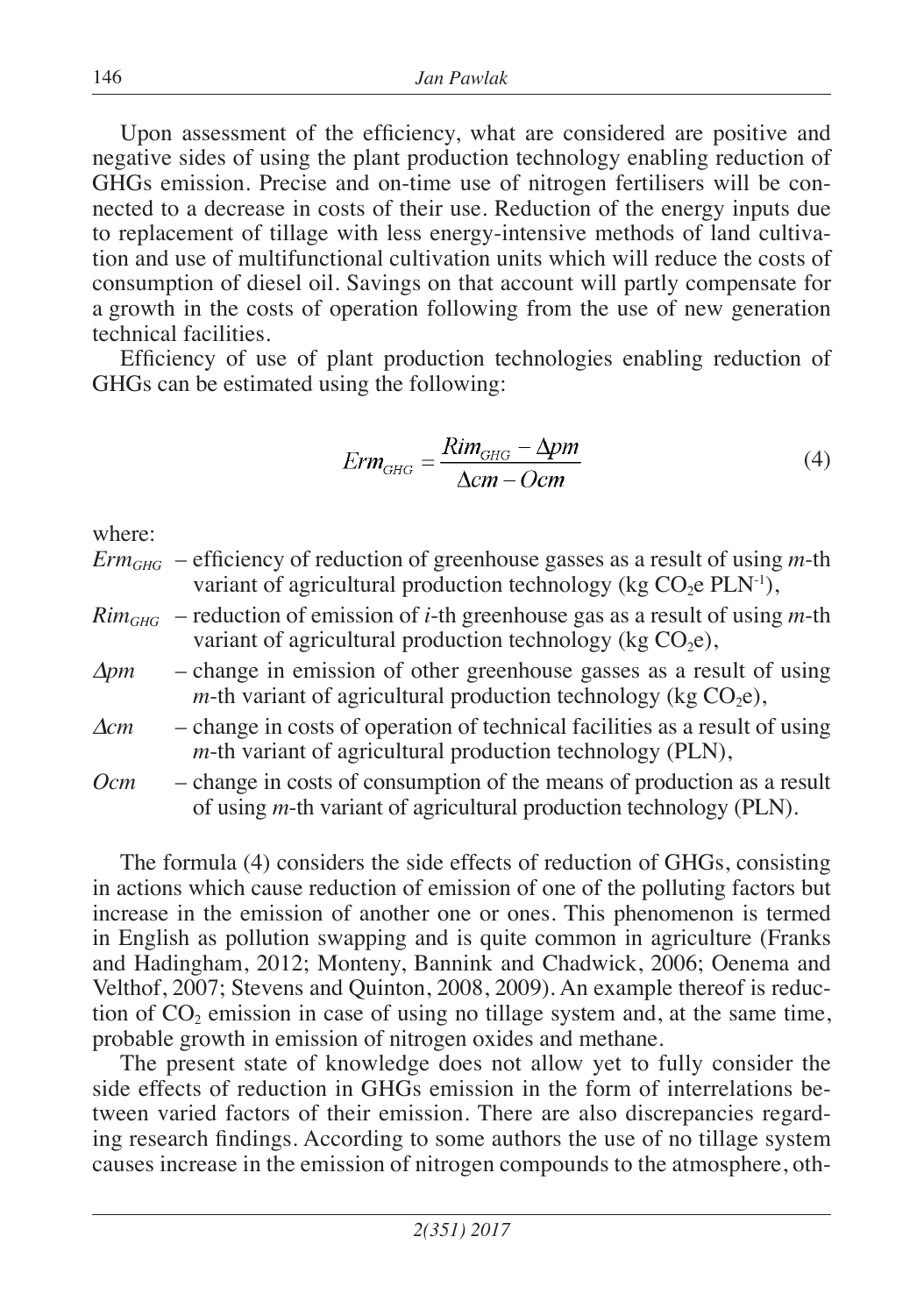er authors present contrary results (Monteny, Bannink and Chadwick, 2006). Hence, it is necessary to conduct further comprehensive studies which will provide more precise data.

The scope of the method application, in the form presented above, is confined to the farm-gate level. Its use on the scale of the whole agriculture would require, on the one hand, omission of incomplete depreciation of technical facilities, and on the other – taking into account the emission transfer between production sectors and resulting from foreign trade.

Emission transfer takes place between respective economic entities, sectors of the national economy inside the country and on the international scale. Its balance is a sum of emissions cumulated in purchased products, decreased by emissions cumulated in sold products. Upon consideration of this balance it may turn out that the decrease in emission on a scale of a farm, agriculture or a country causes increased emission on a global scale (Franks and Hadingham, 2012; Moran et al., 2011).

# **Conclusions**

Implementation of plant and animal production technologies ensuring reduction in GHGs emission, requires additional investments on agricultural farms. Whereas at least some part of so far used and now useless, because of the new technology, technical means was not fully depreciated. Because of all the above, unit costs of agricultural production will rise as a result of technology modernisation, despite some savings as regards energy carriers or mineral fertilisers. This is partly evidenced by the works of foreign authors, who opt for introduction of subsidies aimed at encouraging farmers to use environment-friendly production technologies.

In the light of the above facts, it is necessary to develop a method for estimation of economic effects of reduction of GHGs emission. The method proposed in this paper takes into account incomplete depreciation of technical means used under the conditions of crop and animal production technologies applied to date. In the presented form, the scope of its application is limited to respective farms, to enable its application across the entire agriculture the incomplete depreciation of technical facilities should be omitted and the emission transfer between production activities and following from foreign trade should be considered.

With the use of the proposed method it is possible today to estimate capital expenditures and costs of using technologies enabling reduction of GHGs emission on a farm. But lack of relevant data, and especially controversies concerning the impact of different solutions on the level and even direction of changes in emission of individual types of GHGs, hinders assessment of efficiency of environmental activities.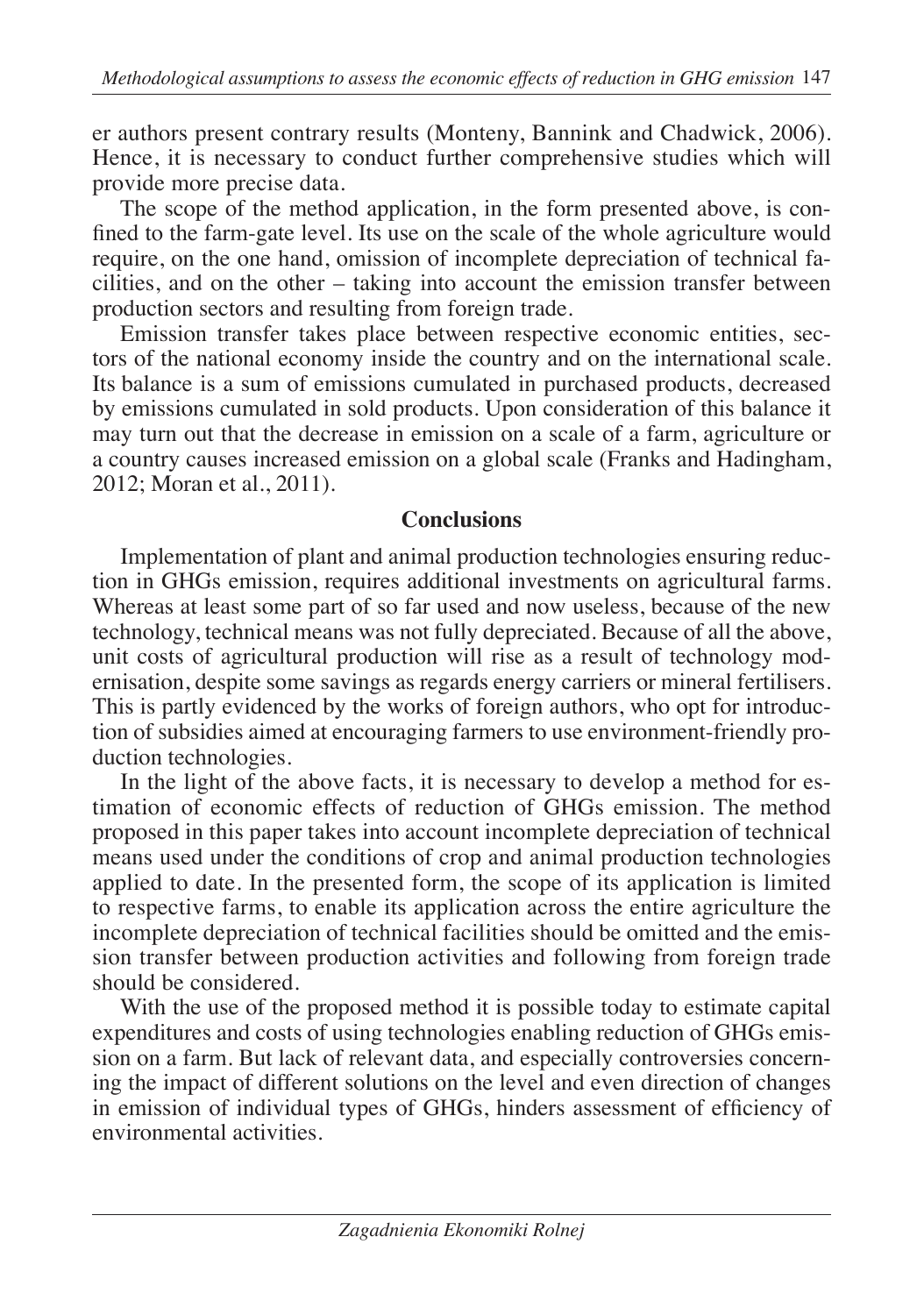The use of the proposed method to the full scope requires relevant data which today are incomplete and often contrary to each other. Further comprehensive research is necessary which will provide more precise information on the measurable effects of different solutions reducing the GHGs emission.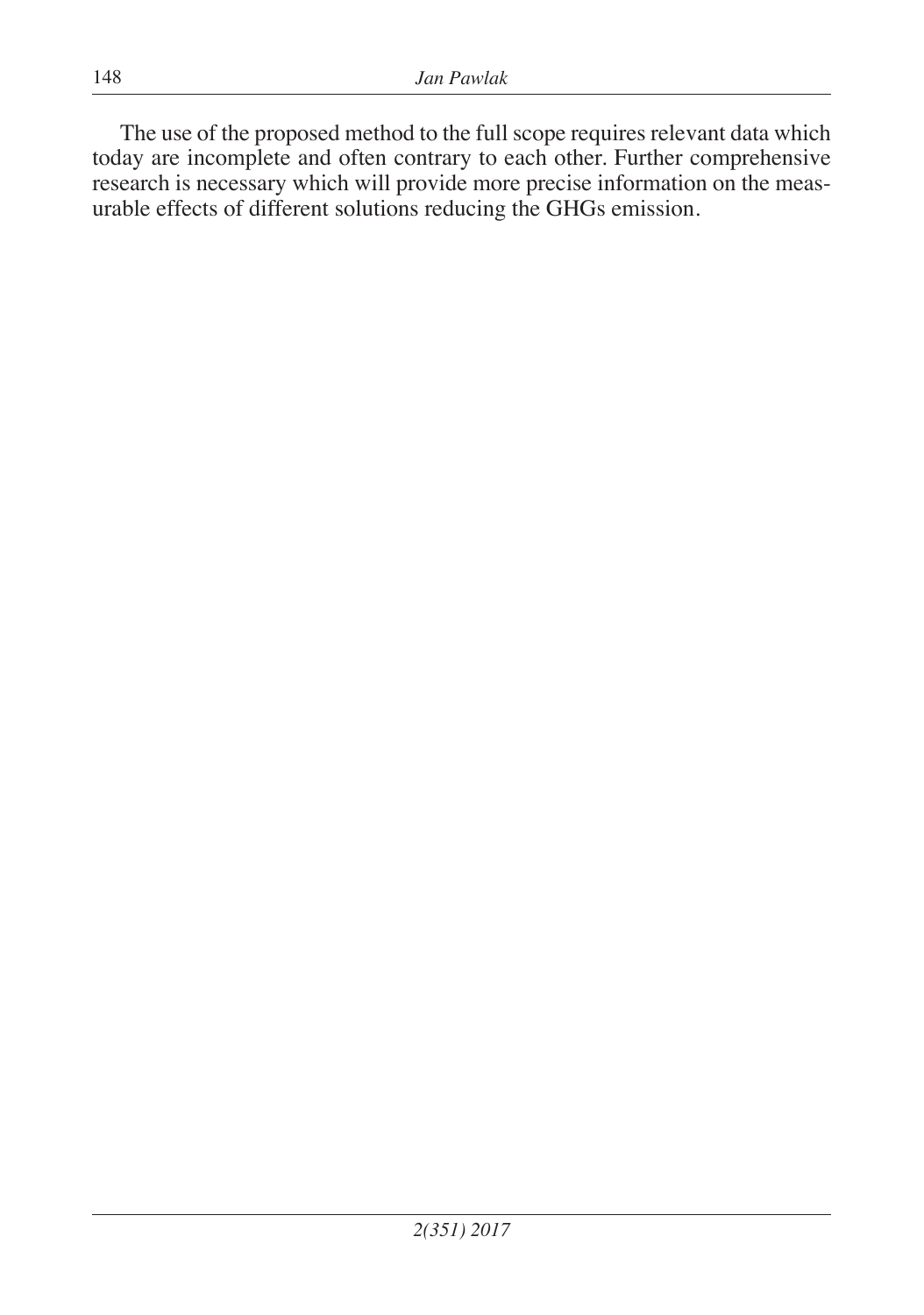## **References**

- Beach, R.H, Creason, J., Ohrel, S.B., Ragnauth, S., Ogle, S., Li, C., Ingraham, P., Salas, W.  $(2015)$ . Global mitigation potential and costs of reducing agricultural non-CO<sub>2</sub> greenhouse gas emission through 2030. *Journal of Integrative Environmental Sciences*, vol. 12, iss. Sup 1, pp. 87-105.
- Dodder, R.S., Kaplan, P.O., Elobeid, A., Tokgoz, S., Secchi, S., Kurkalova, L.A. (2015). Impact of energy prices and cellulosic biomass supply on agriculture, energy, and the environment: an integrated modeling approach. *Energy Economics*, vol. 51, pp. 77-87.
- Eurostat (2015). *Agriculture greenhouse gas emission statistics*. Retrieved from: http:// ec.europa.eu/eurostat/statistics-explained/index.php/Agriculture - greenhouse gas emission statistics (access date: 02.12.2016).
- Franks, J.R., Hadingham, B. (2012). Reducing greenhouse gas emission from agriculture: Avoiding trivial solutions to a global problem. *Land Use Policy*, vol. 29, iss. 4, pp. 727-736.
- Golka, W., Ptaszyński, S. (2014). Nakłady na uprawę roli w technologii zachowawczej i tradycyjnej. *Problemy Inżynierii Rolniczej*, no. 3, pp. 31-47.
- Horovitz, J., Gottlieb, J. (2010). The role of agriculture in reducing greenhouse gas emission. *Economic Brief*. No. 15. USDA Economic Research Service, Washington DC, p. 8.
- Hryniewicz, M., Grzybek, A. (2013). Emisje gazów powstałych podczas uprawy ślazowca pensylwańskiego. *Problemy Inżynierii Rolniczej, no. 4*(82), pp. 119-127.
- Jugowar, J.L., Rzeźnik, W., Milcarek, P. (2015). *Emisje z sektora rolniczego problem, którego nie unikniemy*. Ogólnopolska konferencja upowszechnieniowo-wdrożeniowa "Instytut Technologiczno-Przyrodniczy dla nauki, praktyki i doradztwa". Warszawa: CBR, p. 27.
- KOBiZE (2014). *Gazy cieplarniane*. Retrieved from: http://www.kobize.pl/en/article/krajowa-inwentaryzacja-emisji/id/384/gazy-cieplarniane.
- Mielcarek, P., Rzeźnik, W., Rzeźnik, I. (2014). Emisja gazów cieplarnianych i amoniaku z tuczarni na głębokiej ściółce. *Problemy Inżynierii Rolniczej*, no. 1, pp. 83-90.
- Monteny, G.J., Bannink, A., Chadwick, D.R. (2006). Greenhouse gas abatement strategies for animal husbandry. *Agriculture, Ecosystems and Environment*, vol. 112, issue, 2-3, pp. 163-170.
- Moran, D., MacLeod, M., Wall, E., Eory, V., McVittie, A., Barnes,A., Rees, R., Topp, C.F.E., Moxey, A. (2011). Marginal abatement cost curves for UK agricultural greenhouse gas emission. *Journal of Agricultural Economic*, vol. 62, issue 1, pp. 93-118.
- Nalley, L., Popp, M., Fortin, C. (2011). The impact of reducing greenhouse gas emission in crop agriculture: a spatial and production-level analysis. *Agricultural and Resource Economics Review*, vol. 40, no. 1, pp. 63-80.
- Namyślak, Ł. (2012). Szacowanie wielkości emisji wybranych surowców energetycznych dla biogazowni z zastosowaniem metody LCA. *Problemy Inżynierii Rolniczej, nr 4*(78), pp. 183-193.
- Oenema, O., Velthof, G.L. (2007). Analysis of international and European policy instruments: pollution swapping. Task 2 Service Contract "Integrated measures in agriculture to reduce ammonia emission". Alterra-rapport 1663.2. Waggeningen, The Netherlands, p. 108.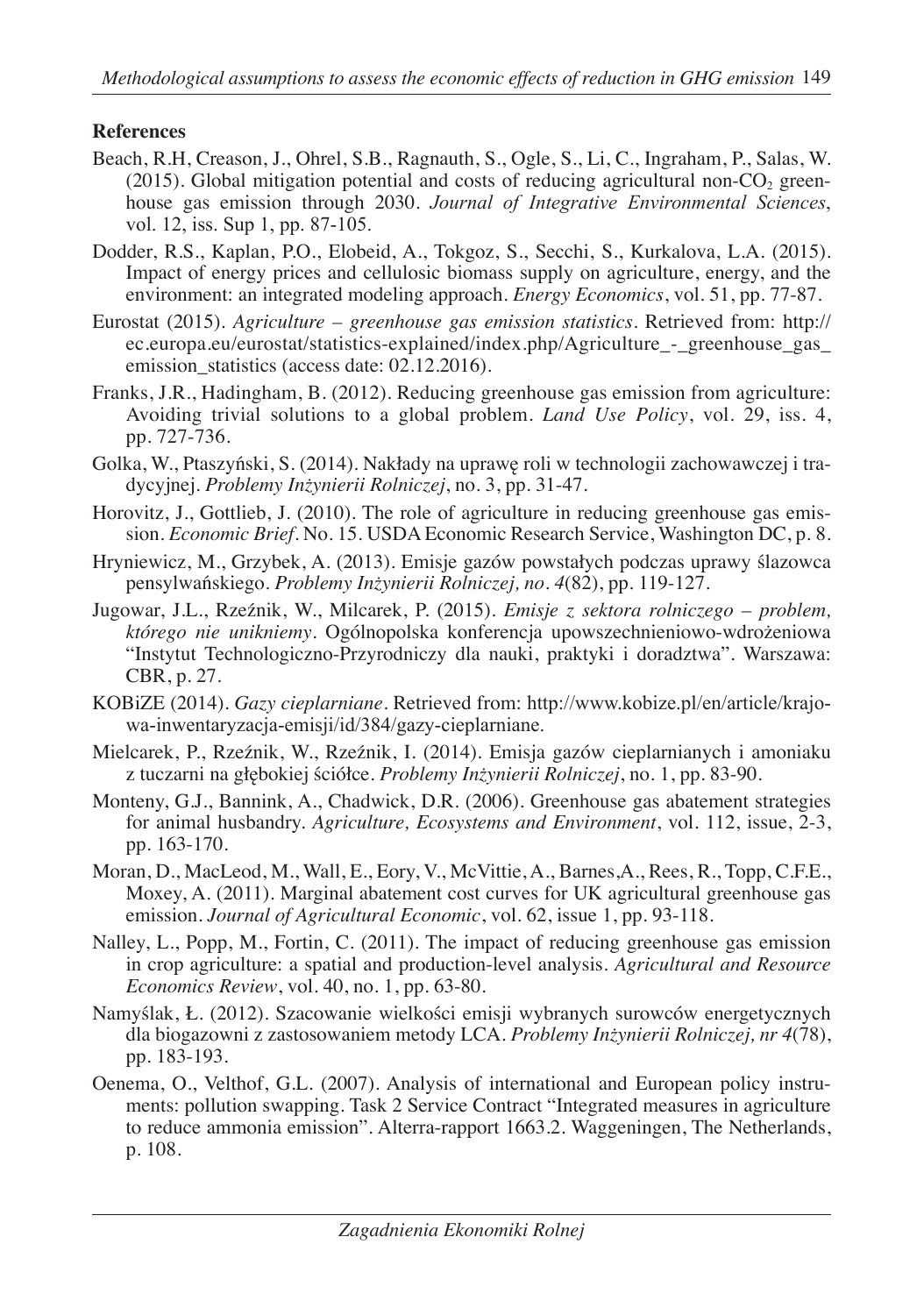- Parton, W.J., Del Grosso, S.J., Marx, E., Swan, A.L. (2011). Agriculture's role in cutting greenhouse gas emission. *Issues in Science and Technology*, vol. 27, no. 4, pp. 29-32.
- Paustian, K., Antle, J.M., Sheehan, J., Paul, E.A. (2006). *Agriculture's role in greenhouse gas mitigation*. PEW Center on Global Climate Change, p. 88.
- Stevens, C.J., Quinton, J.N. (2008). Policy implications of pollution swapping. *Physics and Chemistry of the Earth*, vol. 34, iss. 8-9, pp. 589-594.
- Stevens, C.J., Quinton, J.N. (2009). Diffuse pollution swapping in arable agricultural systems. *Critical Review in Environmental Science and Technology*, vol. 39, iss. 6, pp. 478-520.
- Sørensen, C.G., Halberg, N., Oudshoorn, F.W., Petersen, B.M., Dalgaard, R. (2014). Energy inputs and GHG emission of tillage systems. *Biosystems Engineering*, vol. 120, pp. 2-14.
- Wójcicki, Z. (2015). Znaczenie biomasy w energetyce i gospodarce żywnościowej. *Problemy Inżynierii Rolniczej, nr 1*(87), pp. 5-15.